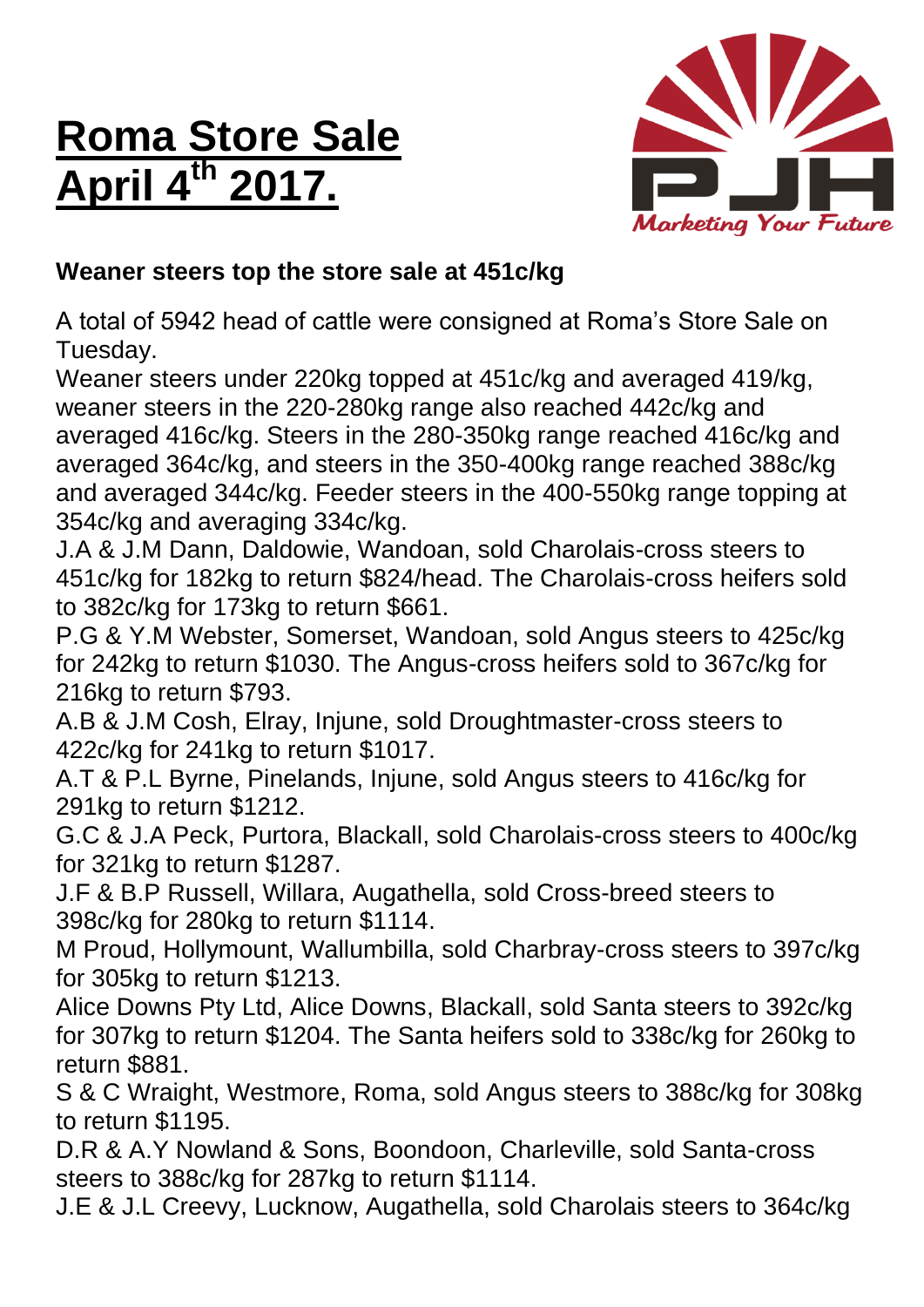for 348kg to return \$1267. The Charolais heifers sold to 346c/kg for 271kg to return \$939.

Georgina Pastoral Co, Caldervale, Tambo, sold Cross-breed steers to 355c/kg for 294kg to return \$1045.

South West Cattle, Gowrie, Charleville, sold Simbrah-cross steers to 346c/kg for 469kg to return \$1625.

Copai Pastoral Co, Patricia Park, Adavale, sold Droughtmaster steers to 346c/kg for 411kg to return \$1425.

Douglas Cattle Co, Verniew, Mitchell, sold Hereford-cross steers to 346c/kg for 386kg to return \$1337.

Heifers under 220kg topped at 388c/kg and averaged 370c/kg, while heifers in the 220 – 280kg range topped at 378c/kg and averaged 330c/kg. Heifers in the 280-350kg range topped at 349c/kg, averaging 314c/kg. Heifers in the 350-450kg range topped at 336c/kg and averaged 286c/kg.

B.M & N.D Bauer, Arlington, Augathella, sold Charolais heifers to 344c/kg for 259kg to return \$893.

Torres Park Grazing, Cherry Hills, Injune, sold Santa heifers to 335c/kg for 329kg to return \$1105.

Cows in the 300 – 400kg sold to 235c/kg and averaged 210c/kg, while cows in the 400 – 500kg topped at 253c/kg and averaged 238c/kg. Cows over 500kg reached 284c/kg, averaging 253c/kg.

Cows and Calves topped at \$1,650/unit, averaging \$1,400/unit.

Bulls up to 400kg reached 448c/kg and averaged 332c/kg.

## *PJH sell 1 st position next week.*